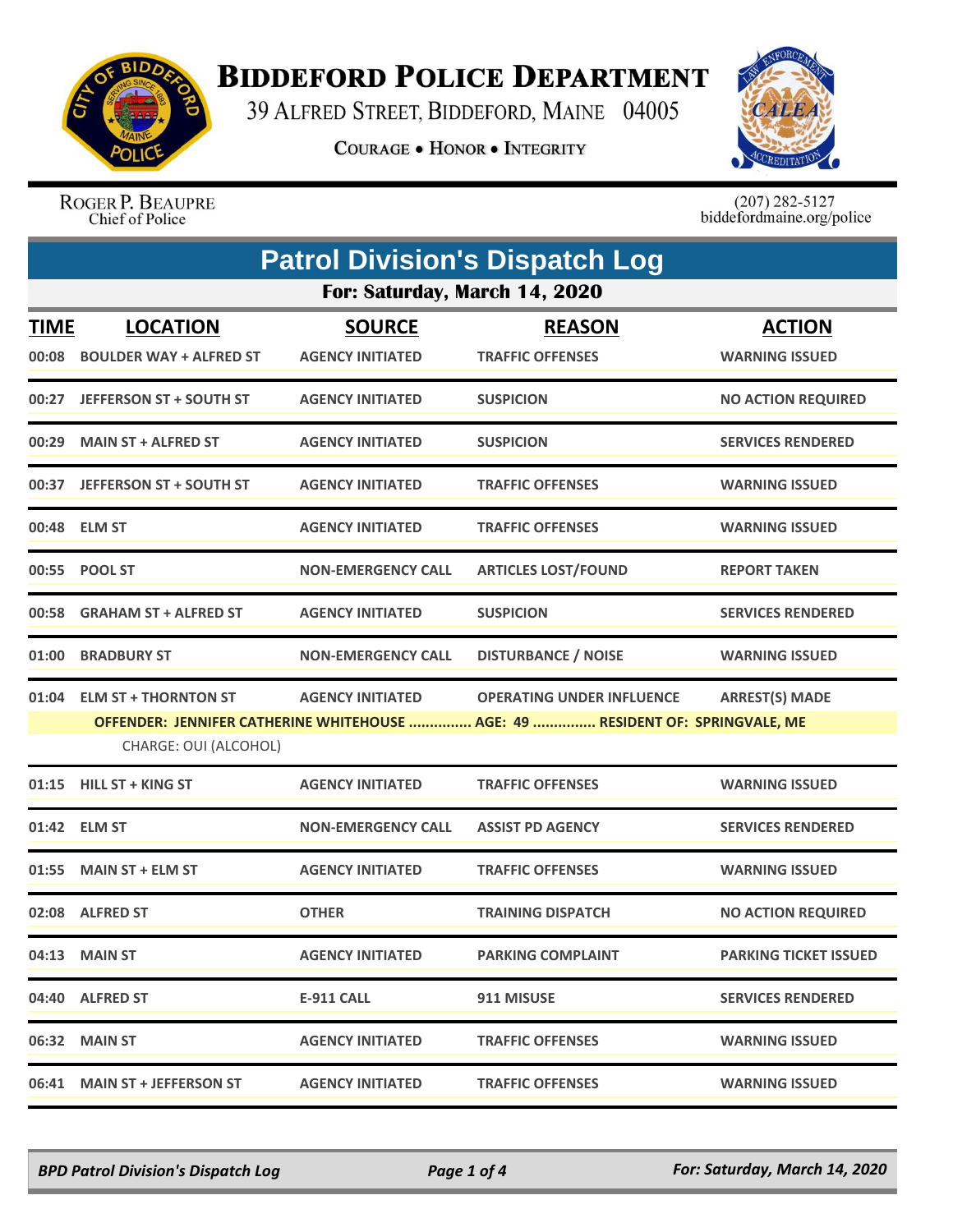| <u>TIME</u> | <b>LOCATION</b>                         | <b>SOURCE</b>             | <b>REASON</b>                                                              | <b>ACTION</b>                |
|-------------|-----------------------------------------|---------------------------|----------------------------------------------------------------------------|------------------------------|
|             | 07:04 POOL ST                           | E-911 CALL                | 911 MISUSE                                                                 | <b>NEGATIVE CONTACT</b>      |
|             | 07:13 LEVI LN                           | <b>E-911 CALL</b>         | <b>MEDICAL W/ ASSIST</b>                                                   | <b>TRANSPORT TO HOSPITAL</b> |
|             | 07:51 SOUTH ST + MAY ST                 | <b>AGENCY INITIATED</b>   | <b>TRAFFIC OFFENSES</b>                                                    | <b>WARNING ISSUED</b>        |
|             | 08:02 WEST ST                           | <b>AGENCY INITIATED</b>   | <b>TRAFFIC OFFENSES</b>                                                    | <b>WARNING ISSUED</b>        |
|             | 08:14 BIRCH ST                          | <b>AGENCY INITIATED</b>   | <b>PAPERWORK</b>                                                           | <b>PAPERWORK NOT SERVED</b>  |
|             | 08:23 PROSPECT ST                       | <b>AGENCY INITIATED</b>   | <b>PAPERWORK</b>                                                           | <b>PAPERWORK SERVED</b>      |
|             | 08:25 POOL ST                           | <b>AGENCY INITIATED</b>   | <b>TRAFFIC OFFENSES</b>                                                    | <b>WARNING ISSUED</b>        |
|             | 08:27 ADAMS ST                          | <b>NON-EMERGENCY CALL</b> | <b>SUSPICION</b>                                                           | <b>NO ACTION REQUIRED</b>    |
|             | 08:33 POOL ST                           | <b>AGENCY INITIATED</b>   | <b>TRAFFIC OFFENSES</b>                                                    | <b>WARNING ISSUED</b>        |
|             | 08:42 POOL ST                           | <b>AGENCY INITIATED</b>   | <b>TRAFFIC OFFENSES</b>                                                    | <b>CITATION ISSUED</b>       |
|             | <b>CHARGE: REFUSING TO SIGN SUMMONS</b> |                           | OFFENDER: NANCY ELISE BOILARD  AGE: 29  RESIDENT OF: OLD ORCHARD BEACH, ME |                              |
|             |                                         |                           |                                                                            |                              |
|             | 09:46 HILL ST + GRAYSON ST              | <b>AGENCY INITIATED</b>   | <b>TRAFFIC OFFENSES</b>                                                    | <b>CITATION ISSUED</b>       |
|             | 10:03 ALFRED ST + MYRTLE ST             | <b>AGENCY INITIATED</b>   | <b>TRAFFIC OFFENSES</b>                                                    | <b>WARNING ISSUED</b>        |
|             | 10:19 ARROWWOOD DR                      | <b>NON-EMERGENCY CALL</b> | <b>ANIMAL COMPLAINT</b>                                                    | <b>WARNING ISSUED</b>        |
|             | 10:33 WILLETT ST                        | <b>E-911 CALL</b>         | 911 MISUSE                                                                 | <b>SERVICES RENDERED</b>     |
|             | 10:54 MEDICAL CENTER DR                 | <b>E-911 CALL</b>         | 911 MISUSE                                                                 | <b>SERVICES RENDERED</b>     |
|             | 10:57 ALFRED ST                         | <b>AGENCY INITIATED</b>   | <b>TRAFFIC OFFENSES</b>                                                    | <b>WARNING ISSUED</b>        |
|             | 11:06 ALFRED ST                         | <b>WALK-IN AT STATION</b> | <b>ASSAULT</b>                                                             | REFERRED OTHER AGENCY        |
|             | 11:10 SOUTH ST + RIVER RD               | <b>AGENCY INITIATED</b>   | <b>TRAFFIC OFFENSES</b>                                                    | <b>WARNING ISSUED</b>        |
|             | 11:12 ELM ST                            | <b>AGENCY INITIATED</b>   | <b>TRAFFIC OFFENSES</b>                                                    | <b>VSAC ISSUED</b>           |
|             | 11:30 ALFRED ST                         | <b>AGENCY INITIATED</b>   | <b>TRAFFIC OFFENSES</b>                                                    | <b>WARNING ISSUED</b>        |
|             | 11:31 BIRCH ST                          | <b>NON-EMERGENCY CALL</b> | <b>DRUG</b>                                                                | <b>SERVICES RENDERED</b>     |
|             | 11:44 ALFRED ST                         | <b>AGENCY INITIATED</b>   | <b>TRAFFIC OFFENSES</b>                                                    | <b>VSAC ISSUED</b>           |
|             | 11:58 MARINER WAY                       | <b>AGENCY INITIATED</b>   | <b>TRAFFIC OFFENSES</b>                                                    | <b>VSAC ISSUED</b>           |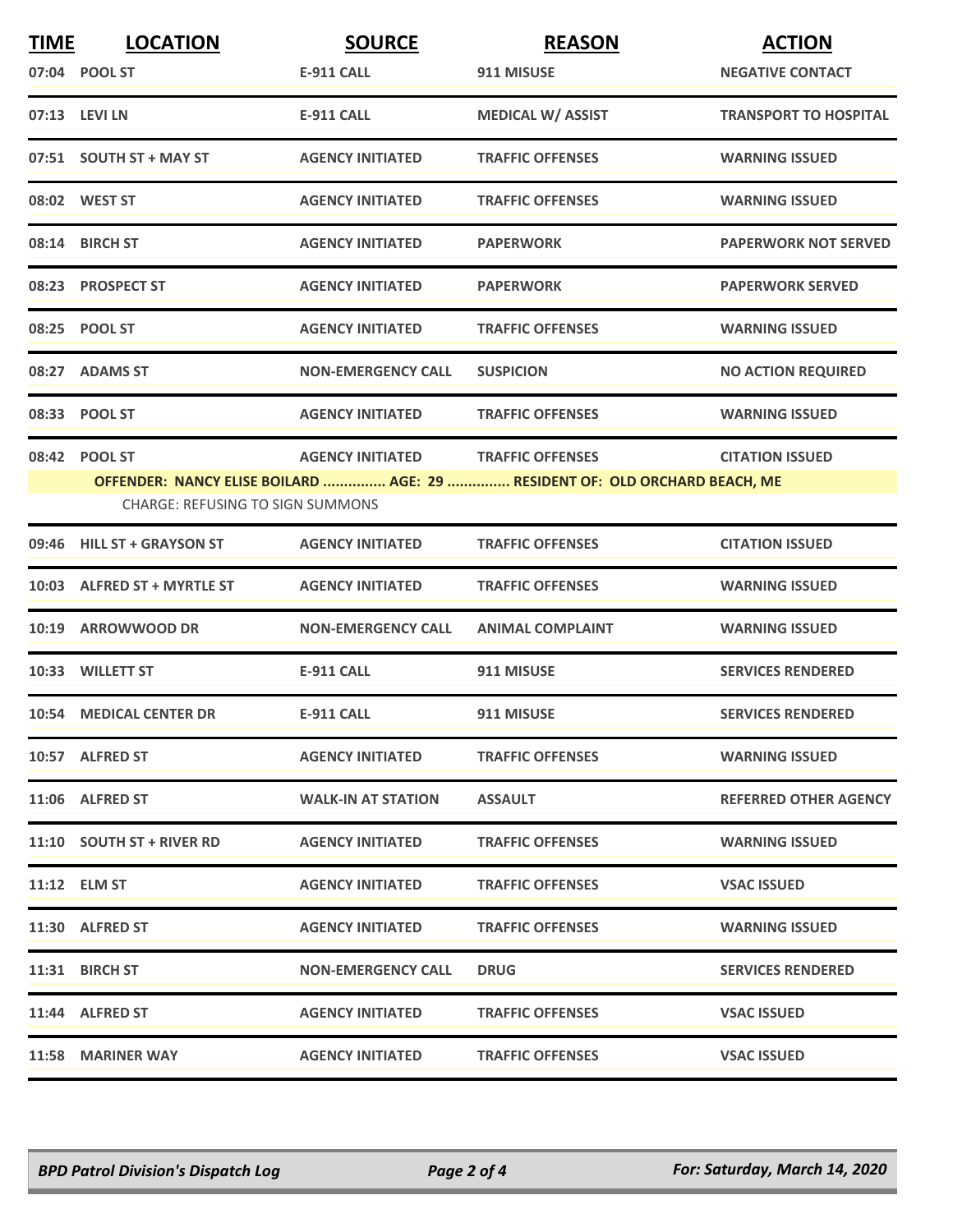| <b>TIME</b> | <b>LOCATION</b>                                           | <b>SOURCE</b>                                        | <b>REASON</b>                                                                                                | <b>ACTION</b>             |
|-------------|-----------------------------------------------------------|------------------------------------------------------|--------------------------------------------------------------------------------------------------------------|---------------------------|
|             | 12:18 ELM ST                                              | <b>AGENCY INITIATED</b>                              | <b>TRAFFIC OFFENSES</b><br>OFFENDER: JOSHUA D SEGEBERG  AGE: 27  RESIDENT OF: FREEPORT, ME                   | <b>CITATION ISSUED</b>    |
|             |                                                           | <b>CHARGE: OPERATING WITH SUSPENDED REGISTRATION</b> |                                                                                                              |                           |
|             | 12:47 SOUTH ST + RIVER RD                                 | E-911 CALL                                           | <b>SUSPICION</b>                                                                                             | <b>NEGATIVE CONTACT</b>   |
|             | 13:03 MAIN ST                                             | <b>NON-EMERGENCY CALL</b>                            | <b>DRUG</b>                                                                                                  | <b>SERVICES RENDERED</b>  |
|             | 13:15 ELM ST                                              | <b>AGENCY INITIATED</b>                              | <b>TRAFFIC OFFENSES</b>                                                                                      | <b>WARNING ISSUED</b>     |
|             | 13:16 CRESCENT ST                                         | <b>NON-EMERGENCY CALL</b>                            | <b>DISTURBANCE / NOISE</b>                                                                                   | <b>NEGATIVE CONTACT</b>   |
|             | 13:41 HILL ST                                             | <b>AGENCY INITIATED</b>                              | <b>TRAFFIC OFFENSES</b>                                                                                      | <b>WARNING ISSUED</b>     |
|             | 13:50 WEST ST                                             | <b>AGENCY INITIATED</b>                              | <b>TRAFFIC OFFENSES</b>                                                                                      | <b>VSAC ISSUED</b>        |
|             | 13:59 DORY LN                                             | <b>NON-EMERGENCY CALL</b>                            | <b>ALARM - RESIDENTIAL FIRE</b>                                                                              | <b>SERVICES RENDERED</b>  |
|             | 14:10 WEST ST + MARION AVE                                | <b>AGENCY INITIATED</b>                              | <b>TRAFFIC OFFENSES</b>                                                                                      | <b>VSAC ISSUED</b>        |
|             | 14:11 WEST ST                                             | <b>NON-EMERGENCY CALL</b>                            | <b>ANIMAL COMPLAINT</b>                                                                                      | <b>WARNING ISSUED</b>     |
|             | 14:41 WESTFIELD ST                                        | <b>E-911 CALL</b>                                    | <b>MEDICAL W/ ASSIST</b>                                                                                     | <b>REPORT TAKEN</b>       |
|             | 14:55 GUINEA RD                                           | <b>E-911 CALL</b>                                    | 911 MISUSE                                                                                                   | <b>SERVICES RENDERED</b>  |
|             | 15:39 ALFRED ST + MAINE TPKE                              | <b>AGENCY INITIATED</b>                              | <b>TRAFFIC OFFENSES</b>                                                                                      | <b>WARNING ISSUED</b>     |
|             | 16:39 ALFRED ST                                           | <b>NON-EMERGENCY CALL</b>                            | <b>TRAINING DISPATCH</b>                                                                                     | <b>NO ACTION REQUIRED</b> |
|             | 16:42 ALFRED ST                                           | <b>NON-EMERGENCY CALL</b>                            | <b>DRUNKENNESS</b>                                                                                           | <b>GONE ON ARRIVAL</b>    |
|             | 16:43 POOL ST + NEWTOWN RD                                | <b>AGENCY INITIATED</b>                              | <b>TRAFFIC OFFENSES</b>                                                                                      | <b>WARNING ISSUED</b>     |
|             | 16:49 POOL ST + HILLS BEACH RD                            | <b>AGENCY INITIATED</b>                              | <b>TRAFFIC OFFENSES</b>                                                                                      | <b>VSAC ISSUED</b>        |
|             | 17:12 PROSPECT ST                                         | E-911 CALL                                           | 911 MISUSE                                                                                                   | <b>NEGATIVE CONTACT</b>   |
| 17:16       | <b>MEDICAL CENTER DR</b><br>CHARGE: OUI (ALCOHOL)-NO TEST | <b>NON-EMERGENCY CALL</b>                            | <b>OPERATING UNDER INFLUENCE</b><br>OFFENDER: MICHAEL DAVID SUELTENFUSS  AGE: 63  RESIDENT OF: WAKEFIELD, MA | <b>ARREST(S) MADE</b>     |
| 17:17       | <b>MEDICAL CENTER DR</b>                                  | <b>NON-EMERGENCY CALL</b>                            | <b>SUSPICION</b>                                                                                             | <b>NO ACTION REQUIRED</b> |
|             | 17:47 POOL ST                                             | <b>E-911 CALL</b>                                    | 911 MISUSE                                                                                                   | <b>SERVICES RENDERED</b>  |
|             | 18:51 ALFRED ST                                           | <b>WALK-IN AT STATION</b>                            | <b>ARTICLES LOST/FOUND</b>                                                                                   | <b>SERVICES RENDERED</b>  |
| 19:04       | <b>KENNEDY DR</b>                                         | <b>NON-EMERGENCY CALL</b>                            | <b>SUSPICION</b>                                                                                             | <b>GONE ON ARRIVAL</b>    |
|             |                                                           |                                                      |                                                                                                              |                           |

*BPD Patrol Division's Dispatch Log Page 3 of 4 For: Saturday, March 14, 2020*